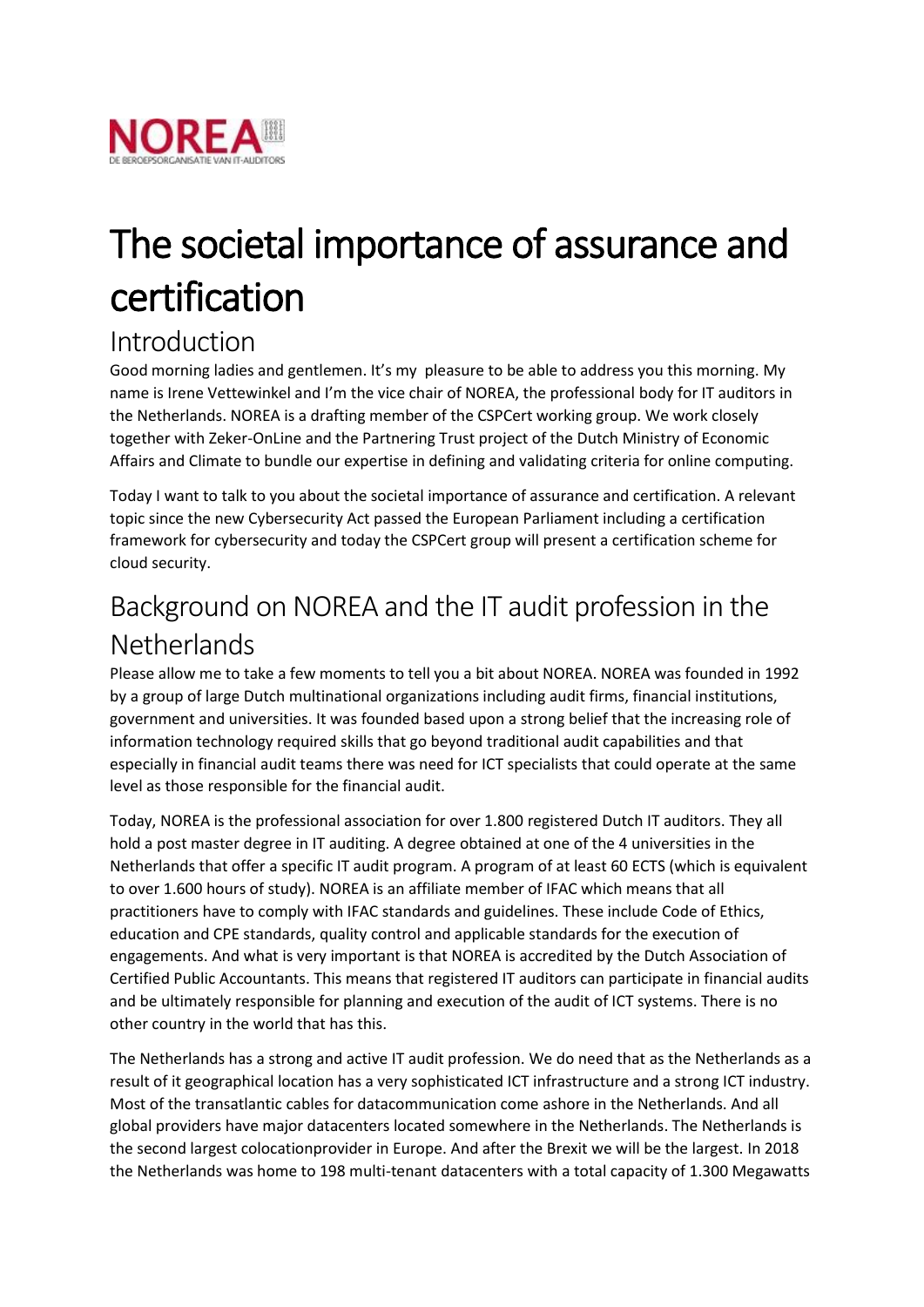and over 308.000 m2 of datafloor. A lot of them are located in a 20 miles radius from where we are now. That's why we say that there is a lot of cloud around Amsterdam and Schiphol. You don't always see it, but it's there! According to the Dutch Bureau of Statistics over 98% of the people in the Netherlands have internet access which is the highest rate in the European Union.

Of course the IT audit profession has changed significantly since the institution of NOREA in 1992. Over the past 27 years we've seen a growing integration of ICT in our daily lives. Back in 1992 the Internet had only just been invented. Datacommunication was done by means of tapes and floppy disks. Transactions were processed and printed on paper. The Internet and mobile computing brought ICT really into our daily lives. It is now no longer a tool for business; it's part of our personal life. And it doesn't end here. Yesterday's innovations are used today to develop tomorrows innovations. The speed of change is phenomenal. This is what makes this era so fascinating. It took mankind over 500.000 years to stand up and create the first steam machine. It took us 130 years to discover electricity and turn it into artificial intelligence. It took us 23 years to turn a mobile phone into a smart phone. In the development of mankind we're currently in a asymptotic curve. In fact, this exponential growth is what Kurzweil already described back in 1999 in his Law of Accelerating Returns

## The societal importance of ICT

The impact of ICT on our society is huge. Cisco predicts that by 2022 there will be 4.8 billion Global Internet users and 28,5 billion networked devices and connections. According to Ericsson 18 billion of them will be IoT devices. Over the past 20 years digital business has moved from an experiment to mainstream. Eurostat calculated that 55% of enterprises were "highly dependent" on cloud computing in 2018. And IDC estimates that the current economic value of digital transformation is 19 trillion US dollars. These figures clearly show the economic impact of ICT. But look around in your daily life. What would your life look like without ICT? Without ICT we would not be in this room today. We probably wouldn't need to be anyway.

This speed of change calls for new control mechanisms. With the change in information technology and its increased use, new threats emerge and their impact increases. This has a significant impact on the risk assessment. We're on an information highway that gets more crowded every day and where the speed gets higher and higher. And to make things more exciting, a substantial part of this highway runs through the clouds. All ingredients for a severe collision are present I would say.

We see this every day. Cyberattacks are in the daily news. In most cases they don't even make the news because organizations are too embarrassed to go public. But in other cases they are big news, for instance when elections are compromised. Or when privacy is compromised and organizations are legally compelled to report data leaks. Cloud computing is an important factor in this. Nowadays we increasingly buy services instead of hard- and software. People expect their cloud provider to be professional and to look after system management and security as a good housefather. What a lot of people don't know is that you seldom buy a single service. The service you buy generally consists of a chain of services that together make it possible for you to use the service. Your SaaS provider will buy capacity from a platform provider; sometimes use hosting services or managed services. For you as a user this in most cases is completely invisible. We call them subservice providers and I promise you that things can go wrong within each subservice provider!

When we do buy a piece of hardware, let's say a new car, we hardly realize that this "thing" is connected to other systems that register our movements and habits. We say it's connected to "the cloud" meaning that we don't know what is happening. Our trust in our providers is seemingly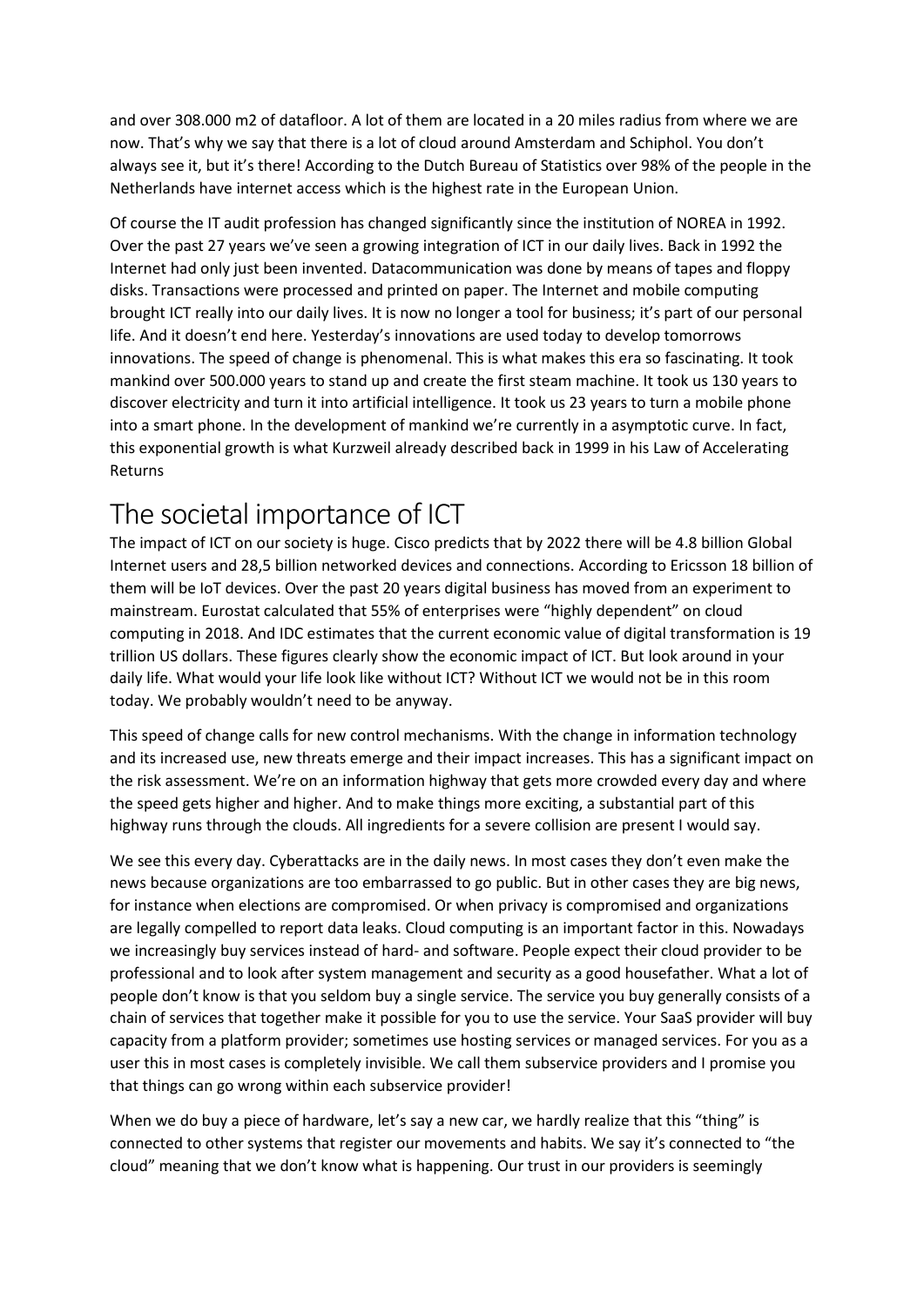endless. Although we don't know what is happening, we trust that our car will operate reliably in the morning after a nightly download has significantly changed its functionality.

#### Keeping us safe

Now what should I do to be able to step into my car in the morning in the substantiated trust that it's safe to drive. That the money I wire transfer will arrive in the right account. That my medical records don't get compromised. Given the large number of services I use every day, surely I cannot be expected to take a dive into each and every one of them to see how safe they are!

Clearly there is a task for the government here. In a lot of areas this is already the case. Especially in areas that feature physical risks Governments have already implemented licensing and certification schemes. And with great success! Cars have become much safer because of NCAP testing and MOT testing or APK as we call this in the Netherlands. The new EU regulation on type-approval requirements will again make our cars safer and improve the safety potential of automated and connected vehicles. However this is only possible if the ICT capabilities used are reliable and safe.

Therefore it is logical that the EU is now implementing a certification scheme for security of cloud services. And this is where IT auditors come in.

IT auditors are essentially assurance providers: they deliver trust based upon a thorough examination of the subject. For this they use protocols defined by the International Auditing and Assurance Standards Board (IAASB). These protocols are described in the International Standards on Assurance Engagements (ISAE). Application of these standards is required by among others, regulators and supervisory bodies.

The outcome of an IT audit is usually an attestation report: a comprehensive, long form report including

- a description of the scope of the audit, including the subservice organizations and services involved;
- a description of the "system": the organization, ICT systems used, procedures and controls;
- the control objectives relevant to the objective of the audit;
- the audit procedures performed;
- the results of the audit procedures;
- in some cases a management statement or assertion on the operating effectiveness of the "system";
- and an auditor's opinion on the fair presentation of the management statement and achieving of the objectives.

An assurance report is different from a certificate. The assurance report provides much more information. It is much more detailed and it also contains all exceptions noted during the audit procedures. Financial auditors, regulators and supervisory bodies require this information to be able to integrate this in their work. But normal end users prefer a certificate telling them the cloud service is safe. This implies a big responsibility for the party issuing the certificate to make sure that the requirements are met. In some certification schemes like ISO this is done by not taking the operating effectiveness into account. In practice almost every audit that also tests the operating effectiveness of controls and procedures shows findings and exceptions. Evaluating the impact of these findings and exceptions is one of the most complex tasks of an IT audit. But in our opinion essential for answering the question whether or not a service is reasonably safe.